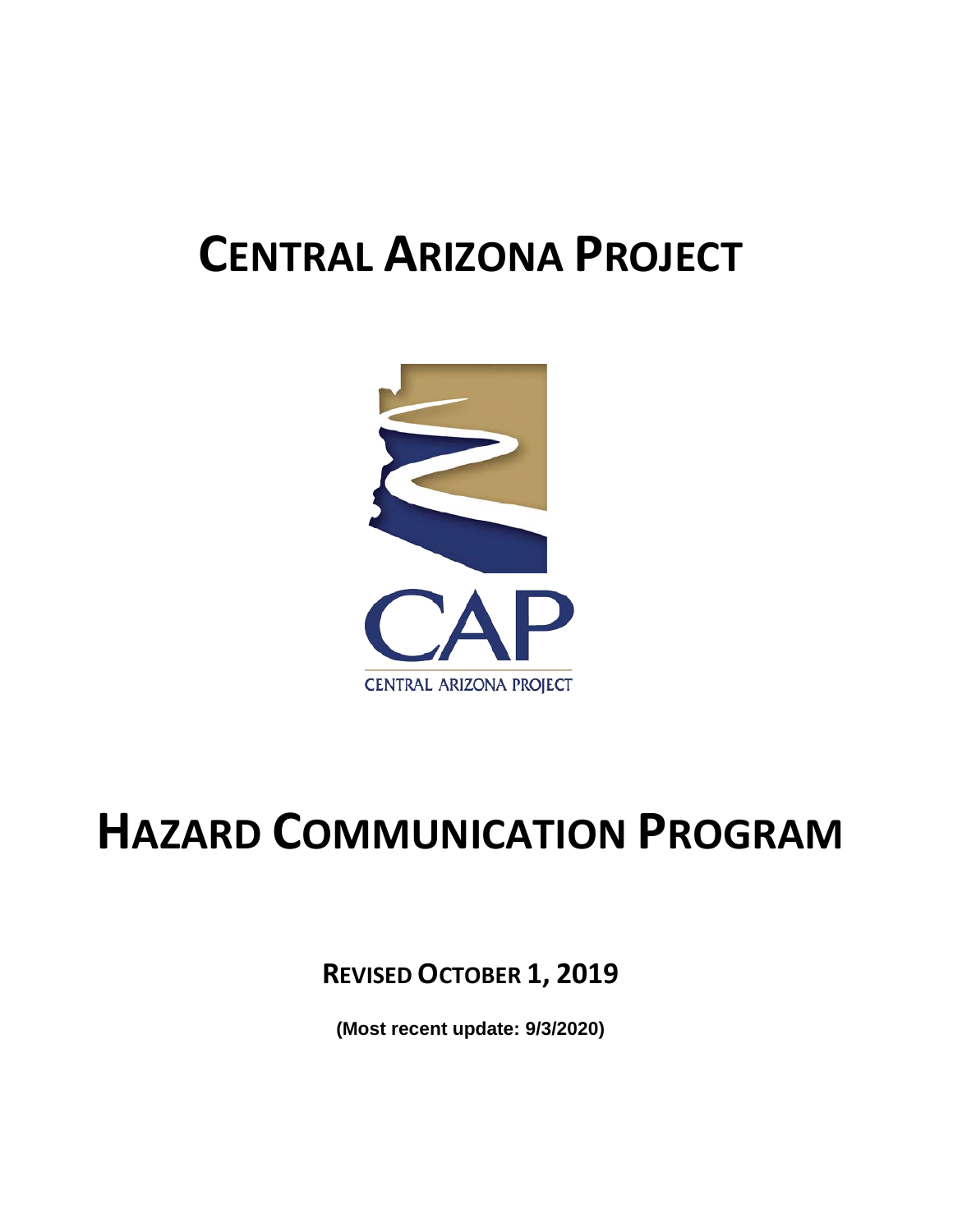## **1.0 PURPOSE**

Central Arizona Project (CAP) has a commitment to provide each of its employees a safe and healthy work environment. When using chemicals to do their work, it is important that workers are aware of the identity and toxic or hazardous properties of those chemicals.

CAP's Hazard Communication Program (HazCom) is designed to provide the employee with the information they need to make informed decisions about safe work practices and to prevent hazardous exposures to workplace chemicals. This program is also designed to meet compliance with federal and state standards on providing a safe and healthful workplace. Implementation of these standards is part of CAP's overall program to provide a safe and healthy work environment.

It is the policy of CAP to ensure that employees know the properties and potential safety and health hazards of the materials which they use or to which they are exposed. Employees who use or may be exposed to potentially hazardous substances or harmful physical agents should be informed about the hazards of those substances or physical agents, trained in the precautions necessary to control exposures, and knowledgeable on what to do if they are accidentally exposed.

# **2.0 SCOPE**

This program applies to all departments that use, handle, or store hazardous chemicals. This program does not apply to any of the following:

- Any hazardous waste regulated by the Solid Waste Disposal Act, amended by the Resource Conservation and Recovery Act of 1976;
- Tobacco or tobacco products;
- Wood or wood products;
- Articles (see Section 4.0);
- Food, drugs, or cosmetics intended for personal consumption by employees while in the workplace; and
- Consumer products used as intended by the manufacturer and resulting in the same duration and frequency of exposure as for the typical consumer.

## **3.0 PROGRAM COMPONENTS**

At CAP Hazard Communication is accomplished through a series of steps which include the following elements:

- Evaluation of chemicals and products prior to purchasing to ensure that they do not contain chemicals that pose a significant risk of adverse health effects during their use;
- Training of new employees and existing staff on CAP's HazCom Program to ensure that personnel understand how to identify the risks of chemicals or products being used and the means by which they can protect themselves from exposures;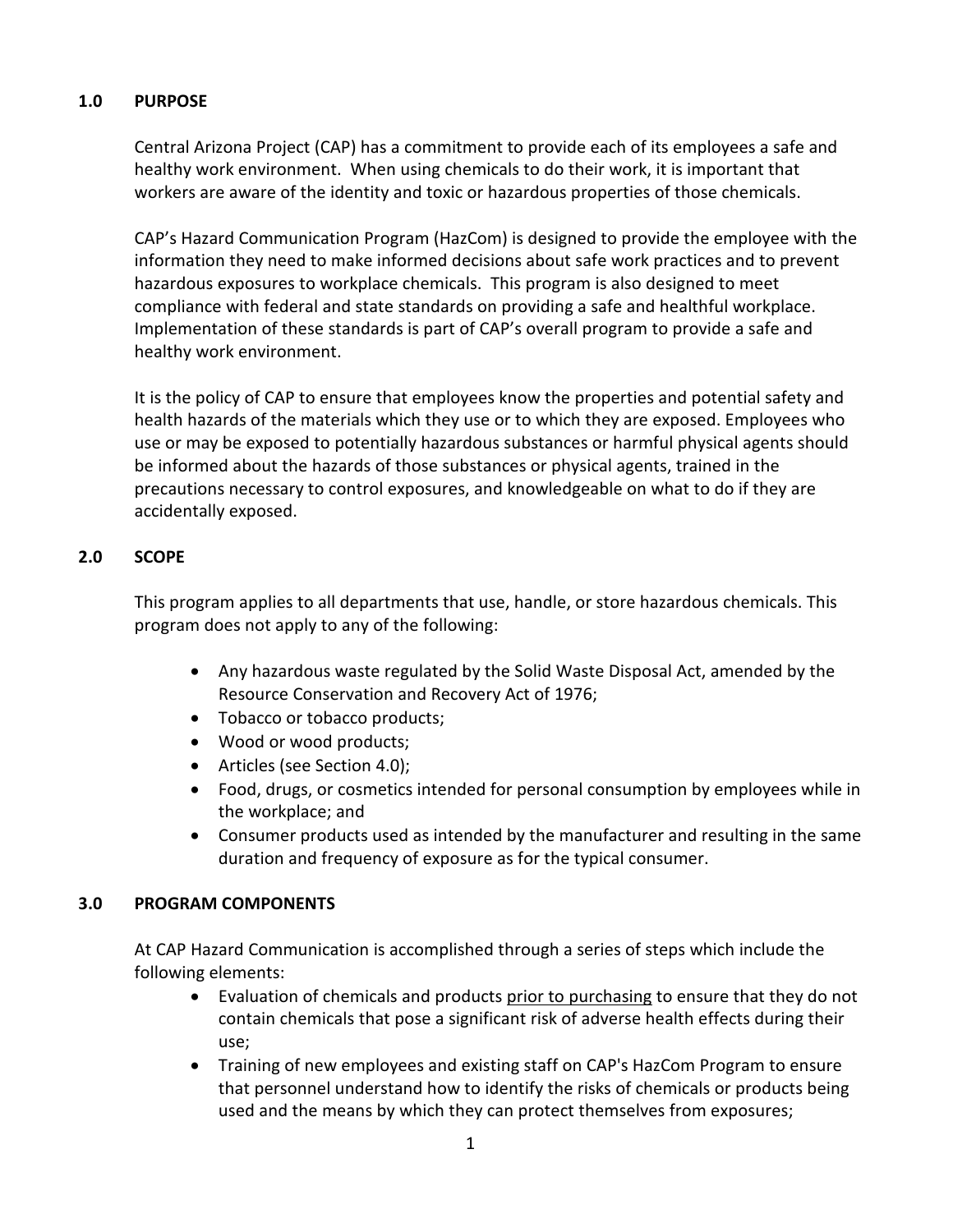- Summary information on each SDS reviewed by the Environmental, Health & Safety (EH&S) Department;
- Computer storage of all SDSs for chemicals and products properly obtained for use at CAP and availability of all SDSs to all CAP employees at any computer terminal throughout the company;
- Specific labeling requirements for chemical containers to ensure that employees know the contents and the health hazards of the products they use; and
- A periodic evaluation of the written program to ensure that it continues to meet the requirements of OSHA and other standards and guidelines in protecting the health and safety of CAP employees.
- **3.1 Employee Information and Training:** There are three separate training issues for CAP employees:
	- Train all newly hired personnel on the general requirements of CAP's Hazard Communication Program;
	- Site-Specific training given to all employees when they report for duty at their assigned work location. The Site-Specific training will provide a further understanding of the specific chemicals in use at the site, how to find a SDS for the chemical, and where to find the personal protective equipment (PPE) described on the SDS; and
	- Training for non-routine work operations such as siphon outages or stator replacements that may involve a one-time use of specific chemicals which may be more hazardous that normally acceptable at CAP.
- **3.2 Labeling of Chemical Containers:** Supervisors are responsible for assuring that the manufacturer/supplier label is not removed or defaced unless it is illegible, inaccurate, or does not conform to CAP's labeling requirements. Supervisors are also responsible for ensuring that secondary containers (see below) are re-labeled when drawn from a primary container.

Supervisors must ensure that labels are legible, in English, and prominently displayed on the container throughout each work shift. The label may include information in another language if that is appropriate.

- **3.2.1 Labels – Primary Containers**: A primary container label is the label provided by the manufacturer or supplier of the product.
- **3.2.2 Labels – Secondary Containers**: A secondary container label is used when the hazardous chemical is transferred from the manufacturer's or supplier's container into a small container for worker use. All secondary containers at CAP must be labeled with at least the name of the hazardous chemical appearing on the SDS and the pertinent physical and health hazards, including the organs that would be affected. This information can be found in the SDS.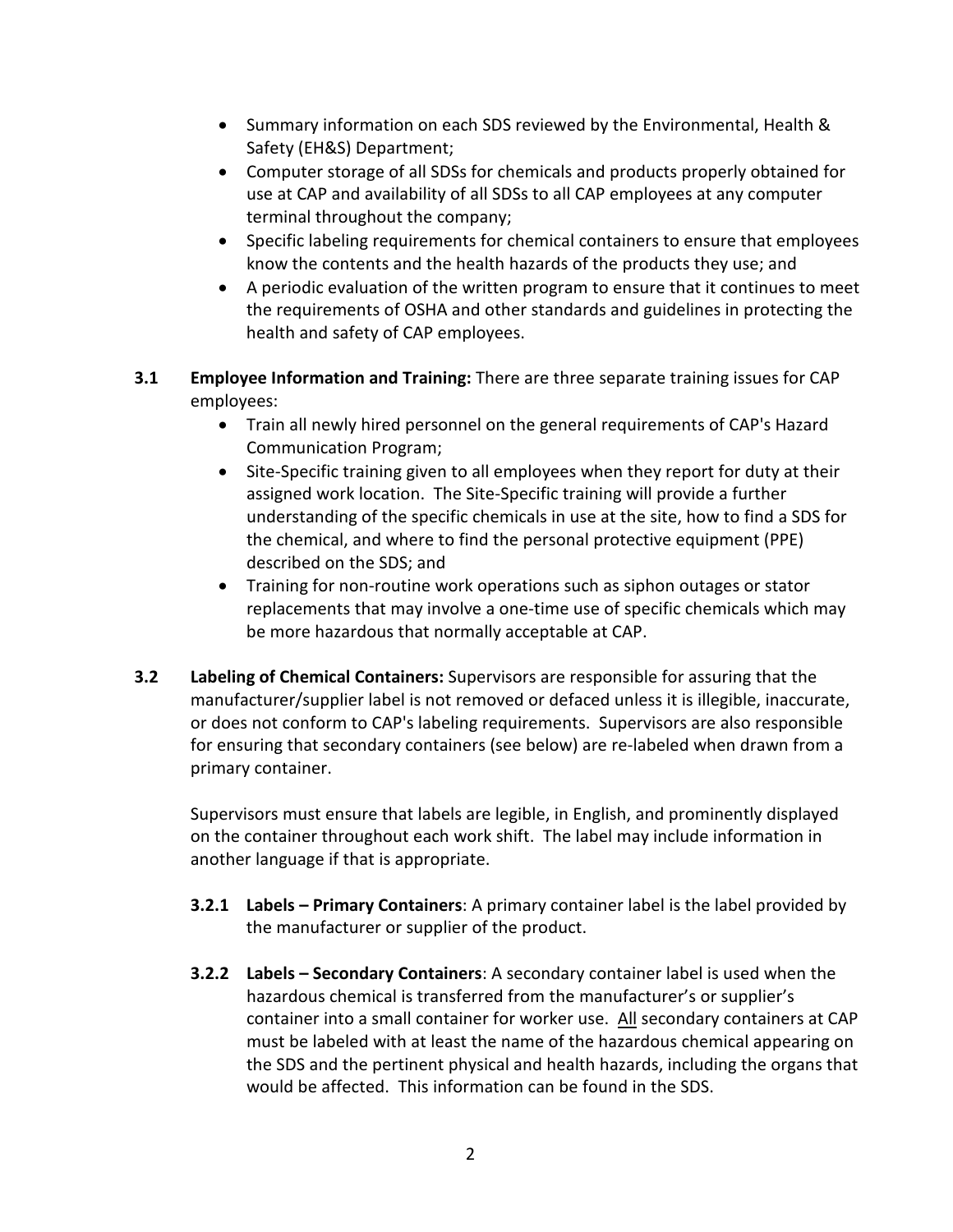Care must be taken when preparing a secondary container label as frequently the chemical may adversely affect the label during use. If the chemical drips down the side of the container and obscures the label, it must be replaced with a new legible label.

**3.3 Safety Data Sheets:** Every chemical or product which contains a hazardous chemical must have a SDS on file within the Content Server system at CAP. Chemicals and products are purchased through the Purchasing Department in accordance with CAP's policy on purchases found in the Administrative Section of the Policy Handbook (Purchasing and Fleet Card Program - III.B Hazardous Potential - Restricted).

Purchase of hazardous chemicals using a Purchasing Card is restricted to certain conditions. Those conditions are when:

- It is necessary to meet an immediate operational need; **AND**
- The identical product and brand has been previously purchased for which there is a SDS on file; **OR**
- You obtain the SDS for the product and verbal approval from the Safety and Health and the Environmental Departments prior to its purchase.

Additionally, this section of the Policy Handbook states that "The use of a product for an immediate operational need does not exempt the cardholder from the following:

- Having a SDS available per CAP requirements,
- Use of the correct PPE for the product,
- Correct use of the product per the manufacturer guidelines,
- Proper transportation of the product, and
- Proper disposal of the product and/or its waste.

When a chemical or product is selected for purchase, a copy of the SDS is obtained prior to the purchase. The SDS is submitted in Content Server through the SDS Approval Form Workflow. After review is completed the approval to purchase is then given via the Content Server Workflow. Chemicals cannot be used until this approval process is complete.

If an employee or supervisor finds that a chemical is being used in the workplace and a SDS is not available through Content Server they should notify the EH&S Department and obtain the SDS to be put into the Content Server SDS database for future reference.

## **4.0 RESPONSIBILITIES**

- **4.1 EH&S Department:** The EH&S Department will oversee the written Hazard Communication program including standardization of labeling requirements, accessibility to SDS and chemical hazard information, and employee information and training. The industrial hygienist will also perform the following:
	- Review each SDS provided for suggested purchase
	- Provide assistance to the various operating groups in obtaining labeling for use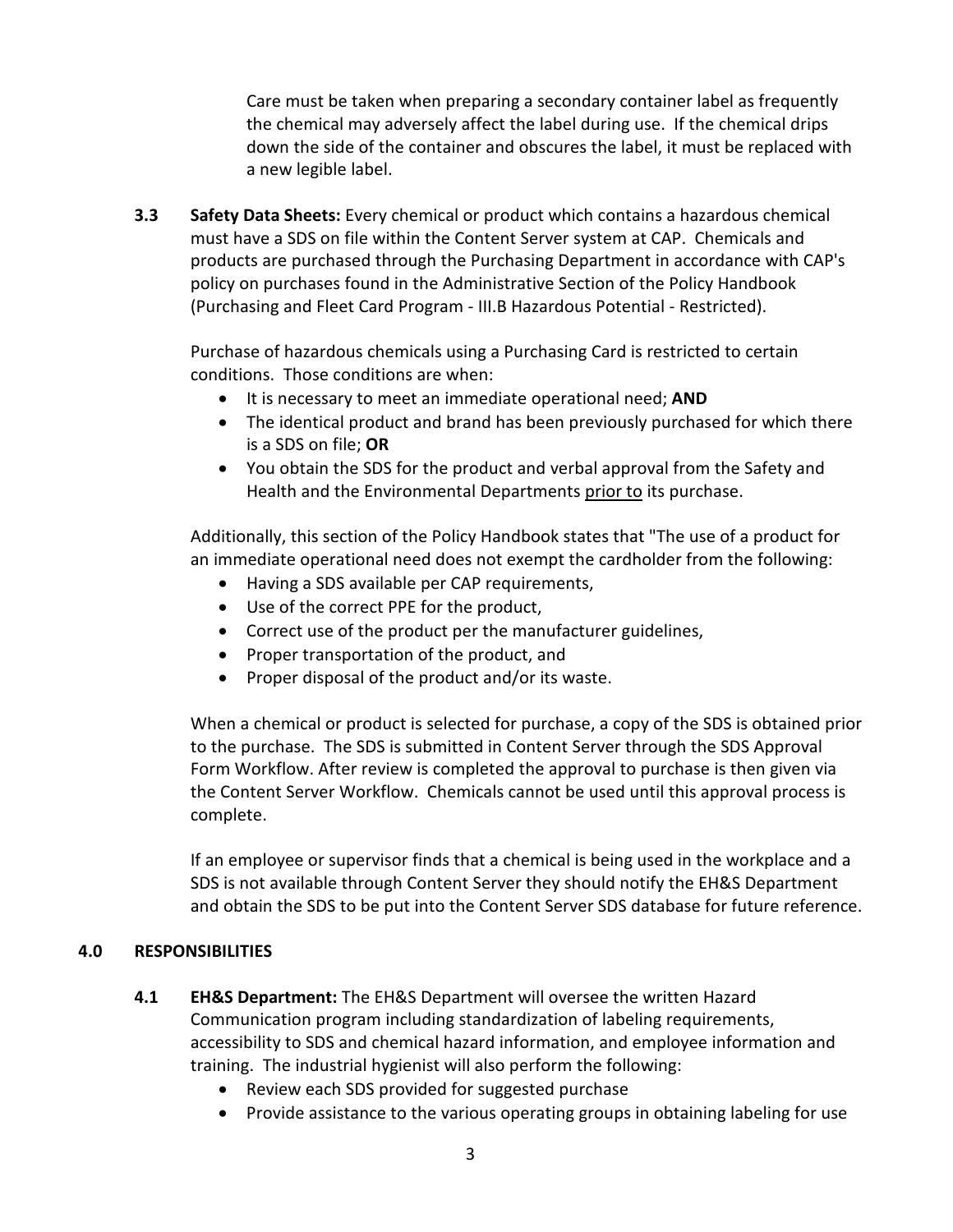on product containers as well as piping systems and other conveyances of chemicals or products.

- Conduct Hazard Assessments to ensure that the work areas where chemicals/products are used do not present work situations where employees are exposed to hazardous concentrations of chemicals.
- Conduct periodic evaluations of this Hazard Communication Program and ensure updates are implemented to maintain the purpose of the program.
- **4.2 Training Administrator:** The Training Administrator of the Centralized Learning and Development Department is responsible to ensure employee training programs are available for employee access and to maintain records on who has received training, dates of training, and training content.
- **4.3 Managers and Supervisors:** Managers and supervisors are responsible for ensuring that the Hazard Communication Program is implemented in their areas of responsibility. Duties of managers and supervisors include:
	- Ensuring that employees under their supervision (including new hires) understand how to access SDSs in the Content Server system;
	- Ensuring that their employees handle hazardous chemicals using appropriate work practices to limit exposures to the lowest possible extent;
	- Ensuring that only PPE items identified by the SDS or the Industrial Hygienist are used when handling chemicals or products;
	- Ensure that retraining is conducted whenever a new physical (flammability) or health (toxic) hazard is introduced into the work area;
	- Ensure that a current inventory of all products requiring a SDS is maintained in Content Server;
	- Continually observe work areas to ensure that chemical containers are properly labeled, according to this written program; and
	- Reporting any deficiencies in the Hazard Communication Program to the EH&S Department.
- **4.4 Purchasing Department:** Purchasing has the responsibility to ensure any request for purchase of chemicals, products with chemical components, or other materials covered under this written program meet the following requirements:
	- The purchase request is accompanied by a SDS specific to the request,
	- The request has been reviewed by the EH&S Department and a copy of the SDS Approval Workflow (formal approval) is completed before release of the product for use at CAP.
- **4.5 Employees:** Each employee has the responsibility to:
	- Review SDSs and Chemical Information Sheets before using a product and be aware of the hazards of using the product;
	- Use the proper PPE, as listed in the SDS, to protect against over-exposures;
	- Dispose of the chemical/product in the manner described in the SDS;